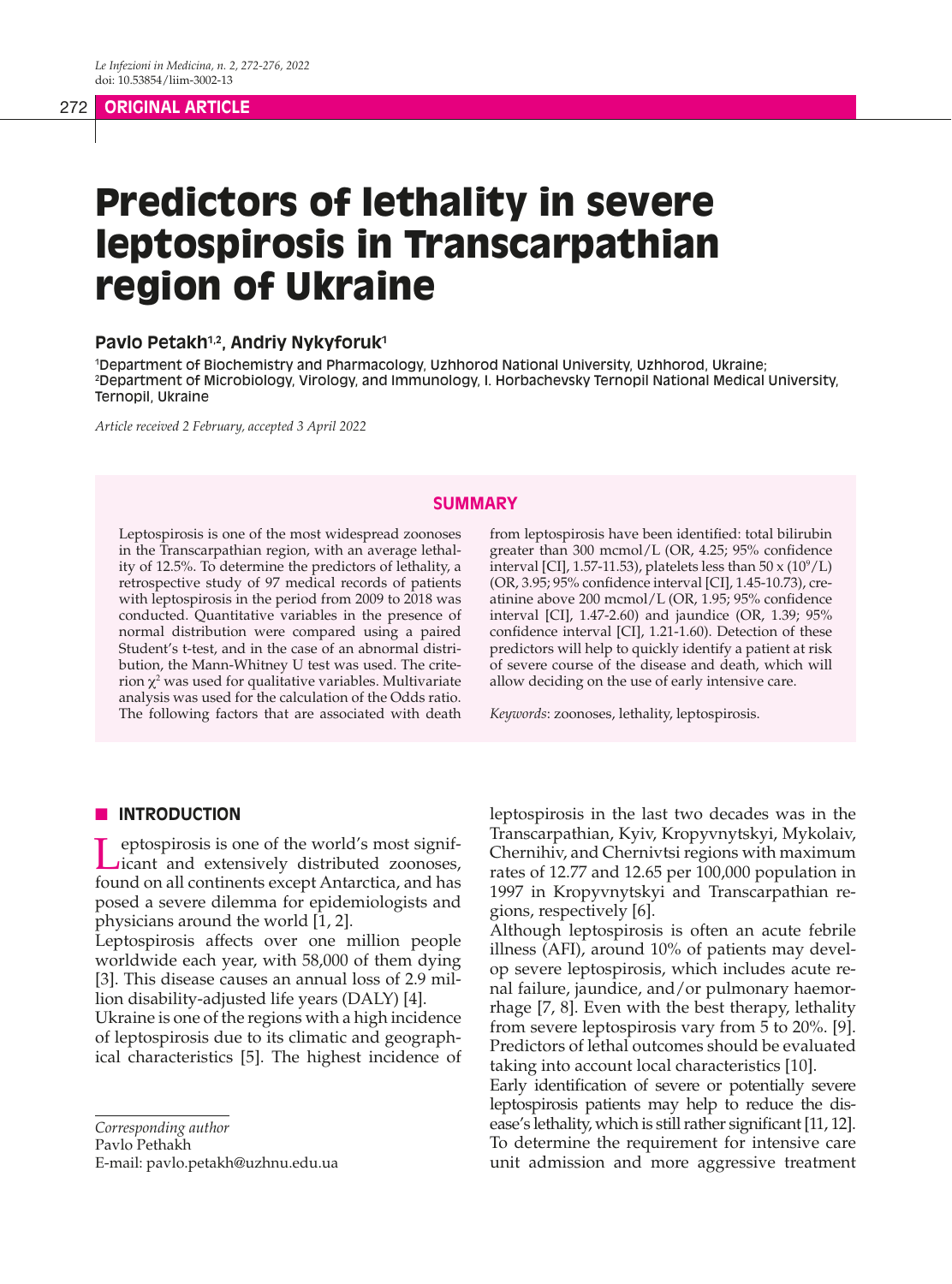procedures, prognostic markers that contribute to a severe course and lethality from leptospirosis must be identified [11, 12].

The problem of determining predictors of leptospirosis severity and lethality was studied by Dupont et al. (1997), who identified the main 5 factors associated with lethality, namely: dyspnoea, oliguria, white blood cell count over 12.900/mm<sup>3</sup>, repolarization abnormalities in ECG, alveolar infiltrates on chest radiographs [11]. Elizabeth De Francesco Daher et al. identified hypotension, tachypnoea, and acute kidney damage as risk factors for hospitalization in the intensive care unit (ICU) [12]. Hochedez P et al. recommend the use of qPCR to assess the severity of the disease [13]. In the Transcarpathian area, leptospirosis is still a very frequent zoonotic disease. In Transcarpathia, the case fatality ratio (CFR) for leptospirosis is

12.5%, compared to 9.8% nationally [14].

The study aimed to determine the factors associated with fatalities in leptospirosis in the Transcarpathian region.

# **NO PATIENTS AND METHODS**

#### *Data collection and definitions*

A retrospective case-control study was conducted at the Transcarpathian Regional Clinical Infectious Diseases Hospital, Ukraine. The study protocol included a review of 97 medical records of patients who were hospitalized between 2009 and 2018. In this study, patients were divided into two groups: survivors (control) and non-survivors (cases). Leptospirosis was determined according to the criteria of the World Health Organization [15]. Each case was confirmed in the Especially Dangerous Infections (EDIs) of the State Institution Transcarpathian Region Center for Disease Control and Prevention of the Ministry of Health of Ukraine where a microscopic agglutination test (MAT) was conducted. Individuals who did not have laboratory confirmation of their diagnosis were excluded from the research.

Demographic (age, gender, place of residence (village or city)), clinical (jaundice), and laboratory data (alanine aminotransferase, total and conjugated (direct) bilirubin, creatinine, urea; granulocytes and platelets; erythrocyte sedimentation rate; the presence of icterohaemorrhagiae serogroup) were collected. On the first day of admission, all laboratory parameters were determined.

#### *Statistical analysis*

Statistical data were processed using IBM SPSS Statistics 23 software. Quantitative variables in the presence of normal distribution were compared using a paired Student's t-test, and in the case of an abnormal distribution, the Mann–Whitney U test was used. The criterion  $\chi^2$  was used for qualitative variables.

Adjusted odds ratios (OR) and 95% confidence intervals (CI) were calculated using multivariate analysis. The value of  $P \le 0.05$  was considered significant.

#### *Ethics*

The protocol of this study was approved by the Ethics Committee of the Transcarpathian Regional Clinical Infectious Hospital.

# **n RESULTS**

Among the 97 leptospirosis patients included in the study, 75 patients (77%) survived and 22 (23%) died.

Demographic data, such as age, gender, and place of residence (urban or rural), shown in Table 1, are not related to death from leptospirosis (P>0.05).

As shown in Table 2, patients who died from leptospirosis had higher serum creatinine levels compared with those who survived, namely 475.70±203.95 mcmol/L versus 185.94±156.26

**Table 1** – Socio-demographic characteristics influencing the survivability of patients with leptospirosis.

| <i>Characteristics</i> | Survivors<br>$n = 75$<br>$Mean \pm SD$<br>or $(\% )$ | Non-survivors<br>$n = 22$<br>$Mean \pm SD$<br>or $(\% )$ | $P-value$ |
|------------------------|------------------------------------------------------|----------------------------------------------------------|-----------|
| Gender (M/F)           | 51/24                                                | 18/4                                                     | 0.213     |
| Age(y)                 | $47.78 \pm 14.69$                                    | $52.22 \pm 11.09$                                        | 0.165     |
| $11 - 20$              | 3(4)                                                 | 0                                                        |           |
| $21 - 30$              | 8(11)                                                | $\Omega$                                                 |           |
| $31 - 40$              | 16(21)                                               | 5(23)                                                    |           |
| $41 - 50$              | 9(12)                                                | 5(23)                                                    |           |
| $51 - 60$              | 24 (32)                                              | 5(23)                                                    |           |
| $>60$                  | 15(20)                                               | 7(31)                                                    |           |
| Place of residence     | 0.762                                                |                                                          |           |
| Village                | 45(60)                                               | 14 (64)                                                  |           |
| Non-village            | 30(40)                                               | 8 (36)                                                   |           |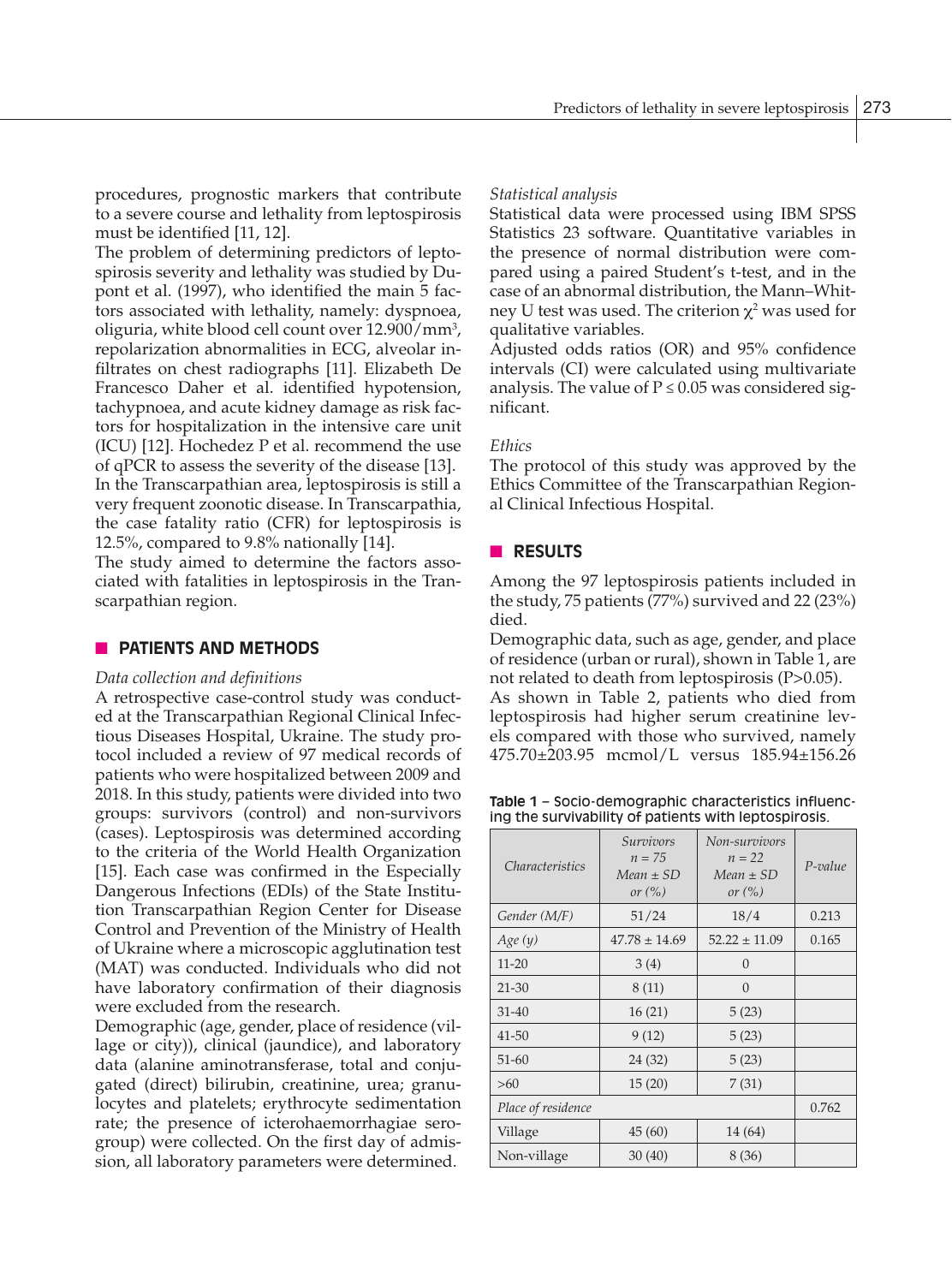mcmol/L, respectively (P=0.001). Statistically significant changes were also found in the levels of laboratory parameters such as urea  $(P=0.001)$ , total bilirubin (P=0.001), direct bilirubin  $(P=0.001)$  and platelet level  $(P=0.005)$ . Jaundice, as the clinical symptom of leptospirosis, was also associated with lethality  $(P=0.008)$ . Alanine aminotransferase (ALT), erythrocyte sedimentation rate, granulocyte percentage in the blood, and the presence of icterohaemorrhagiae serogroup were not associated with leptospirosis lethality  $(P>0.05)$ .

Jaundice, thrombocytopenia, hyperbilirubinemia, and increased serum creatinine were identified to be probable predictors of lethality in leptospirosis in a multivariate study (Table 3).

The strongest predictive risk factor for leptospiro-

sis lethality is total bilirubin  $> 300$  mcmol/L (OR, 4.25; 95% confidence interval [CI], 1.57-11.53).

# n **DISCUSSION**

For the healthcare system, leptospirosis is a major issue. This zoonotic disease has the potential for a severe course and a high case fatality rate. As a result, finding predictors of lethality and the requirement for intensive care to detect possibly fatalities early in the disease for better diagnosis and treatment is critical [16].

Leptospirosis is more frequent and lethal in the Transcarpathian region than in the rest of Ukraine. From 2005 to 2015, 420 cases of leptospirosis were recorded in this region, which is three times higher than the average incidence in Ukraine [14].

| Table 2 – Clinical and laboratory parameters of survived and non-survived patients with leptospirosis. |  |  |  |  |
|--------------------------------------------------------------------------------------------------------|--|--|--|--|
|--------------------------------------------------------------------------------------------------------|--|--|--|--|

| Characteristics                                              | <i>Survivors</i><br>$n = 75$<br>Mean $\pm$ SD or $(\% )$ | Non-survivors<br>$n = 22$<br>Mean $\pm$ SD or $(\% )$ | $P-value$ |  |
|--------------------------------------------------------------|----------------------------------------------------------|-------------------------------------------------------|-----------|--|
| Clinical features                                            |                                                          |                                                       |           |  |
| Jaundice                                                     | 56 (75)                                                  | 22(100)                                               | 0.008     |  |
| Initial laboratory findings                                  |                                                          |                                                       |           |  |
| ALT (UI/L)                                                   | $118.25 \pm 138.19$                                      | $112.55 \pm 86.17$                                    | 0.855     |  |
| Erythrocyte Sedimentation Rate (mm/hr)                       | $39.24 \pm 17.36$                                        | $45.31 \pm 17.40$                                     | 0.152     |  |
| Creatinine (mcmol/L)                                         | $185.94 \pm 156.26$                                      | $475.70 \pm 203.95$                                   | 0.001     |  |
| Urea ( $mmol/L$ )                                            | $12.06 \pm 8.66$                                         | $28.40 \pm 13.33$                                     | 0.001     |  |
| Total bilirubin (mcmol/L)                                    | $174.60 \pm 177.40$                                      | $345.00 \pm 108.76$                                   | 0.001     |  |
| Direct bilirubin (mcmol/L)                                   | $105.93 \pm 118.60$                                      | $242.76 \pm 91.93$                                    | 0.001     |  |
| Platelets $(10^9/L)$                                         | $116.64 \pm 111.07$                                      | $47.77 \pm 33.47$                                     | 0.005     |  |
| Granulocytes (%)                                             | $87.84 \pm 8.57$                                         | $90.85 \pm 6.59$                                      | 0.132     |  |
| Serogroup ictero-haemorrhagiae                               | 17(22)                                                   | 6(27)                                                 | 0.659     |  |
| Hospital stay (days)                                         | $16.9 \pm 0.85$                                          | $4.32 \pm 1.01$                                       | 0.001     |  |
| Time between onset of symptoms<br>and hospitalization (days) | $6.30 \pm 0.45$                                          | $5.58 \pm 0.89$                                       | 0.831     |  |

|  |  |  |  |  | Table 3 – Multivariate analysis of clinical and laboratory parameters. |
|--|--|--|--|--|------------------------------------------------------------------------|
|--|--|--|--|--|------------------------------------------------------------------------|

| Risk factor                        | OR<br>Odds ratio | 95% CI<br>confidence interval | $P$ -value |
|------------------------------------|------------------|-------------------------------|------------|
| <i><u><b>Iaundice</b></u></i>      | 1.39             | $1.21 - 1.60$                 | 0.008      |
| Platelet < 50 (10 <sup>9</sup> /L) | 3.95             | 1.45-10.73                    | 0.005      |
| Total bilirubin $>$ 300 mcmol/L    | 4.25             | 1.57-11.53                    | 0.003      |
| Creatinine > 200~mcmol/L           | 1.95             | 1.47-2.60                     | 0.001      |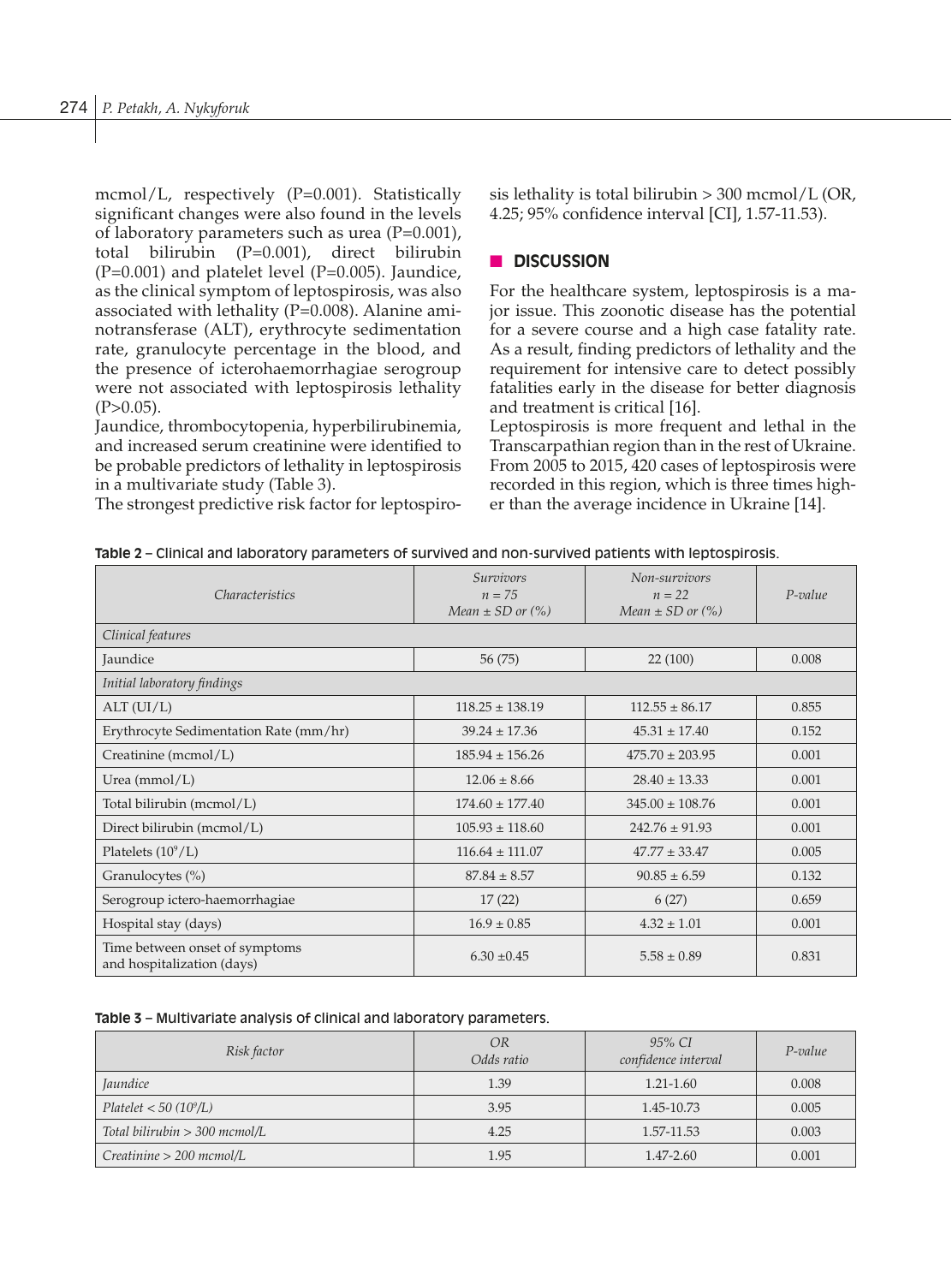Patients who died in this research had higher total and direct bilirubin levels than those who recovered. Several scientific articles have proven the importance of hyperbilirubinemia as a predictor of lethality and severe leptospirosis [10-12]. In leptospirosis, liver enzymes such as ALT and AST are moderately increased, suggesting that liver impairment is generally mild and resolves with time [17]. The role of hepatic transaminases as a factor in disease severity or lethality needs to be further investigated, as there is evidence that confirms or refutes the role of these biochemical parameters in patients with leptospirosis. An aspartate aminotransferase–alanine aminotransferase ratio of >3 may indicate a poorer prognosis [12, 13, 18,19].

In our research, jaundice was found to be a risk factor for a more severe course of leptospirosis and lethality. Hepatic capillary injury occurs without hepatocellular necrosis, resulting in jaundice. There are retrospective studies that confirm, and deny the role of jaundice as a predictor of death in this infectious disease [10, 12, 20, 21].

Thrombocytopenia, which is frequent in leptospirosis, is another key risk factor for a severe course of the disease and lethality [22]. One potential explanation for thrombocytopenia in leptospirosis is that certain strains of Leptospira directly activate platelets [23]. Thrombocytopenia in the acute phase of the disease may play a role in hemorrhagic disorders. In many studies, thrombocytopenia has been identified as one of the most common causes of severe course and death [10, 11, 24, 25]. Another factor that contributes to bleeding in the acute phase of the disease may be uraemia. The pathophysiology of bleeding in uraemia is multifaceted, nevertheless, alterations in platelet-platelet and platelet-vessel wall interaction play a crucial role. Platelet dysfunction is caused in part by uremic toxins found in circulating blood [26].

Increased blood creatinine and urea levels indicate kidney damage and the potential for acute renal failure, one of the most common and crucial predictors of death in leptospirosis [24]. The presence of renal failure in leptospirosis patients should be given special attention when it is accompanied by jaundice (Weil's syndrome) because it is the clinical syndrome most associated with the risk of death [25].

According to some authors, the icterohaemorrhagiae serogroup is more prevalent in individuals with a more severe course of the disease and may be linked to renal failure, however, in our study, the link between this serogroup with the severe course and death was not found, as in the study of Spichler et al [10, 11, 13, 27].

The age, which did not differ between the two groups in our study ( $P > 0.05$ ), but did in certain studies, is one of the demographic variables that can be discussed, however, patients who died from leptospirosis were older than those who recovered [10, 11]. Most studies, including ours, have discovered that while gender is not a major determinant in leptospirosis lethality, the number of cases has been higher in men than in women [10, 12].

In conclusion, in the Transcarpathian region of Ukraine, leptospirosis remains as a common zoonotic disease that can cause acute renal failure, haemorrhage, and death.

In order to reduce lethality, we have proposed 4 important predictors of lethality in leptospirosis: the presence of jaundice, platelets less than 50  $(10^9/L)$ , total bilirubin more than 300 mcmol/L and creatinine of more than 200 mcmol/L. These "red flag" laboratory and clinical characteristics will aid medical personnel in rapidly identifying a patient at risk of death, which is critical in determining the severity of the condition and the need for early intensive care and therapy adjustment.

## **Acknowledgments**

The authors thank the director of the Transcarpathian Regional Clinical Infectious Diseases Hospital, Mykhailo Polyak, for his assistance in conducting this study.

#### **Funding**

There was no specific funding for this project

#### **Conflict of interest**

The authors declare that the research was conducted in the absence of any commercial or financial relationships that could be construed as a potential conflict of interest.

#### **N** REFERENCES

[1] Adler B, de la Peña Moctezuma A. Leptospira and leptospirosis. *Vet Microbiol.* 2010; 140 (3-4), 287-96.

[2] Perry RJ, Peng L, Barry NA, et al. Acetate mediates a microbiome–brain-β-cell axis to promote metabolic syndrome. *Nature*. 2016; 534 (7606), 213-7.